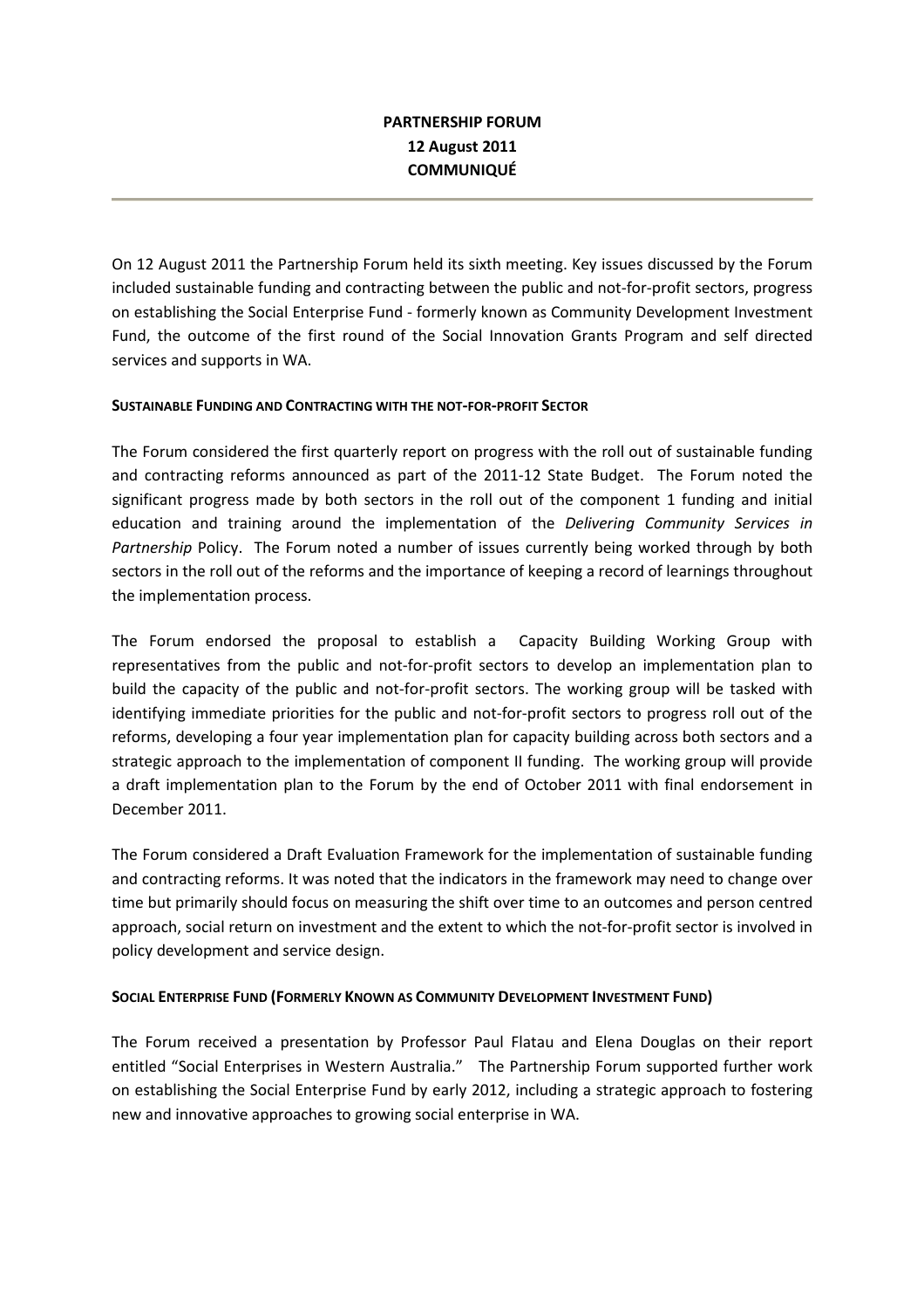#### SOCIAL INNOVATION GRANTS PROGRAM

The Forum received a summary on the status of the first round of Social Innovation Grants. The Forum noted that the second round of grant applications would be considered by the Selection Panel shortly.

It was noted that the ongoing focus of the program will be to share the learnings gained from successful grants, with a forum proposed for early 2012 to enable successful organisations to share key learnings and ideas.

#### AFFORDABLE HOUSING STRATEGY

The forum received a presentation from the Department of Housing on the Government's Affordable Housing Strategy. It was noted that Strategy was a good example of the not-for-profit sector being successfully included in the policy development process with positive results.

### SELF-DIRECTED SERVICE DESIGN – "MY LIFE, MY WAY" FORUM

The chairperson, Professor Peter Shergold provided a summary of the "My Life, My Way" selfdirected service design forum, held on 10 August 2011. It was agreed that the forum was highly successful and that further similar forums should be pursued in the future. The outcomes and next steps from the forum were discussed, including exploring the idea of a one stop shop for individuals to gain information and support on self directed services in WA, and linking elements of self directed service design into the implementation of the Delivering Community Services in Partnership Policy.

#### EARLY CHILDHOOD

The Forum noted the work of the Project Team over the last 12 months in preparing the Early Years Collaborative Project report, and the significant focus on working collaboratively on progressing an important area of service delivery. The Forum will review progress on the recommendations in the Project Report following further consideration by public sector agencies.

## STRATEGIC PLANNING – DIRECTIONS FOR 2011-12

A strategic planning discussion was held to develop the future scope and agenda of the Forum in 2011-12.

This was informed by the Pre-Brief held with the community sector on 11 August 2011. A summary of the outcomes of the Pre-Brief is provided in Attachment 1. It was agreed that the outcomes would be considered progressively over the next 12 months with key issues relating to capacity building being addressed as a matter of priority by the Capacity Building Working Group.

Other key areas of priority identified by the Forum for consideration over the next 12 months include:

• maintaining the momentum around self directed services and support in WA;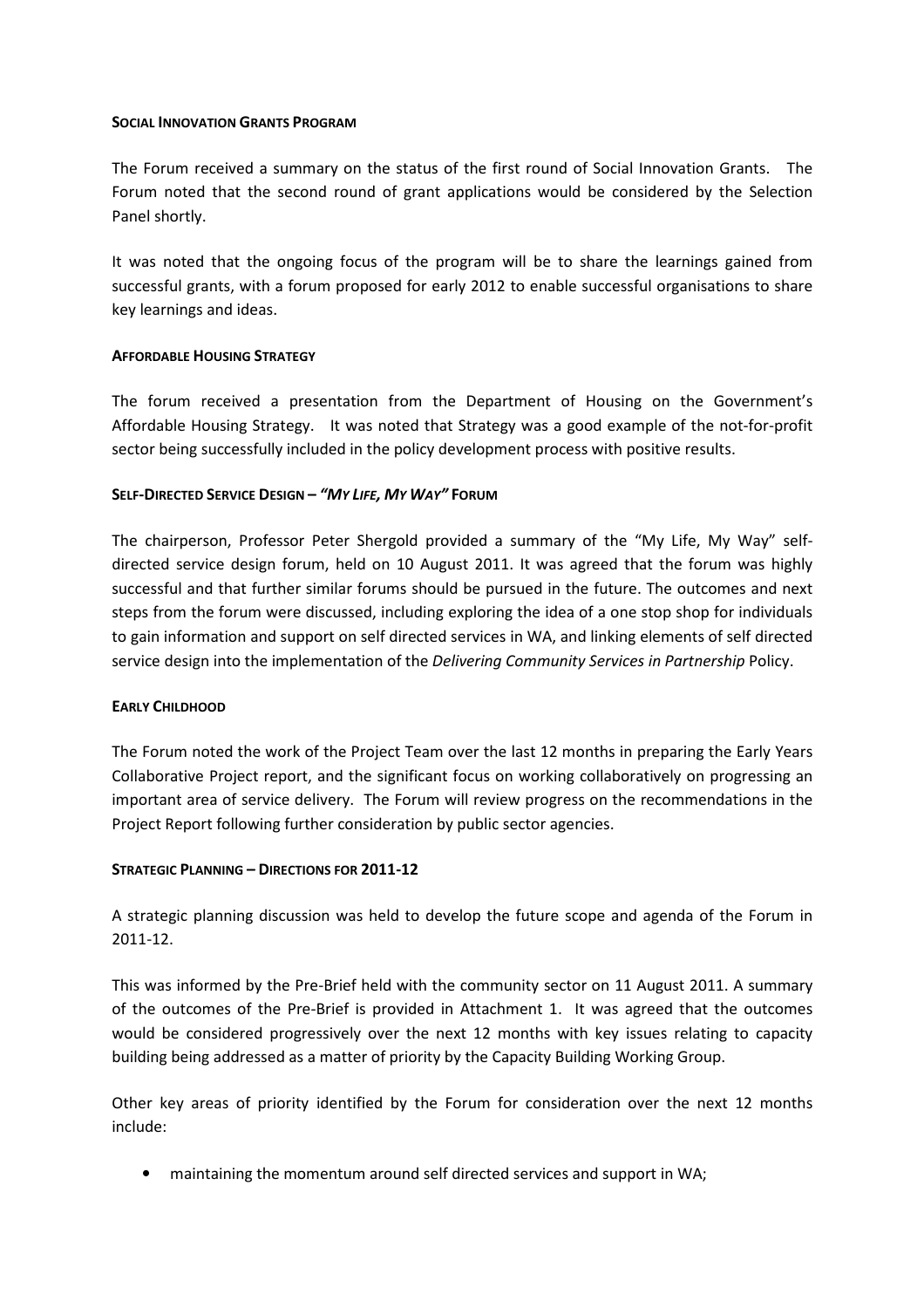- continuing to ensure and support a person centred approach to all aspects of the Forum's work, including a strong focus as part of the implementation of the contracting reforms; and
- building the capacity of both sectors to work collaboratively in the policy development process.

Each of these areas will be considered in further detail at the next Forum meeting.

### NEXT MEETING

The Partnership Forum's next meeting will be held on 15 December 2011.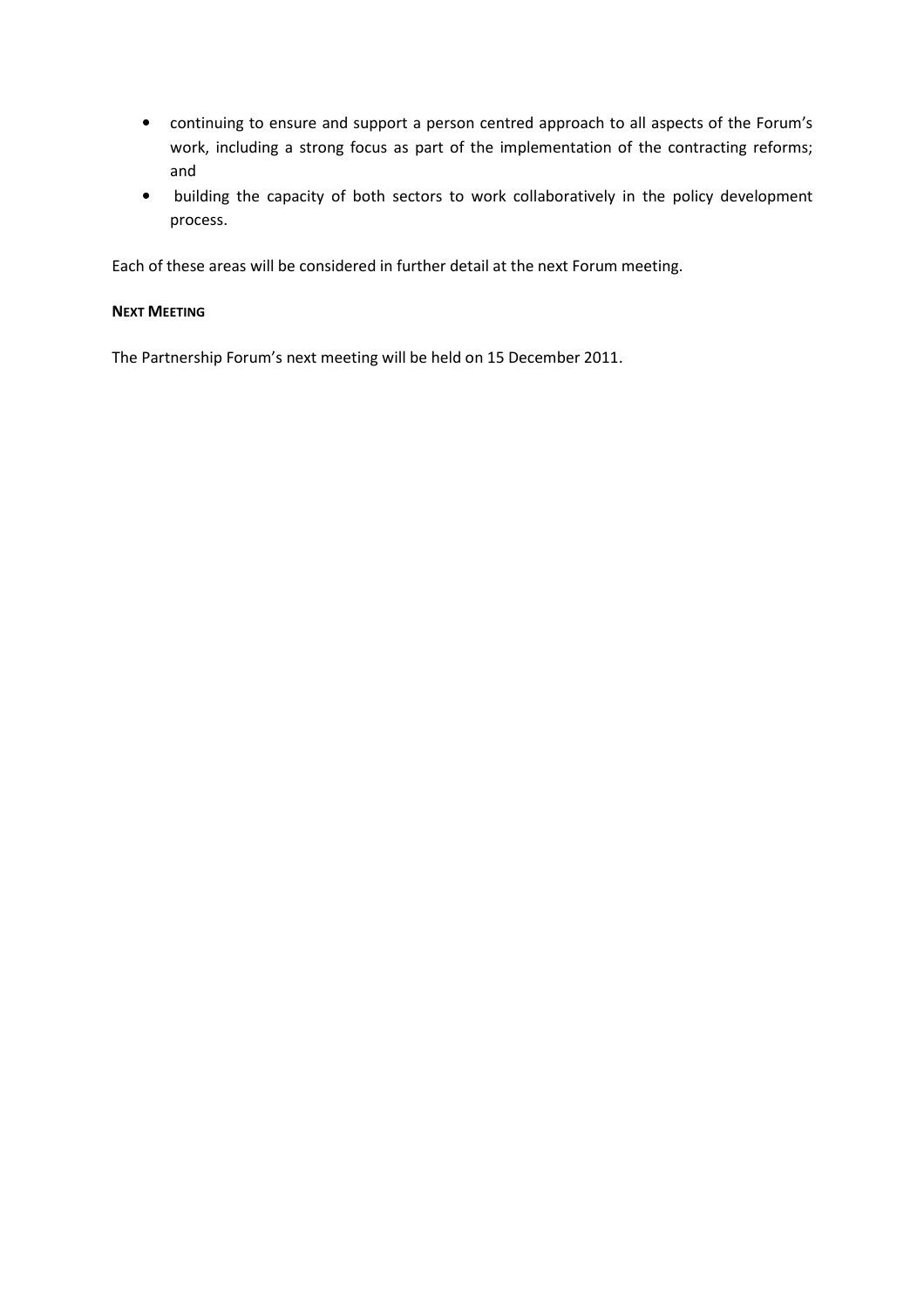# PARTNERSHIP FORUM PRE BRIEF OUTCOMES

The following is a summary of the key points raised in response to five questions posed at the Partnership Forum Pre Brief held 11 August 2011.

### Q1: What are the main capacity issues facing community sector organisations?

It was identified that the community sector could be supported by further investment in the areas of resources, education and governance.

Key issues identified:

- Resources attracting and retaining appropriate staff; and navigating state and federal government funding processes.
- Education including a lack of understanding of how to cost services and evaluate outcomes; how to engage with government, the community sector and consumers; appropriate governance; efficient use of resources; and appropriate specialised education and training at TAFE and university level.
- Governance including a lack of strategic governance and coordination of the sector.
- Low ICT capacity.
- All capacity issues are exacerbated for smaller, specialised agencies.

#### Q2: How can corporate governance in community sector organisations be improved?

It was identified that education, guidelines and mentoring may assist addressing issues of inconsistent levels of effective governance.

Suggested approaches:

- Education including training tailored to small organisations.
- Flexible corporate governance manuals, guidelines, templates.
- Appropriate benchmarking suited to the community sector allowing organisations to self assess governance.
- Increase the government's ability to provide appropriate governance support to community organisations.
- Establish an overarching organisation to provide assistance including training, research, support, resources, and advocacy.
- Mentoring potential for organisations to support other organisations.